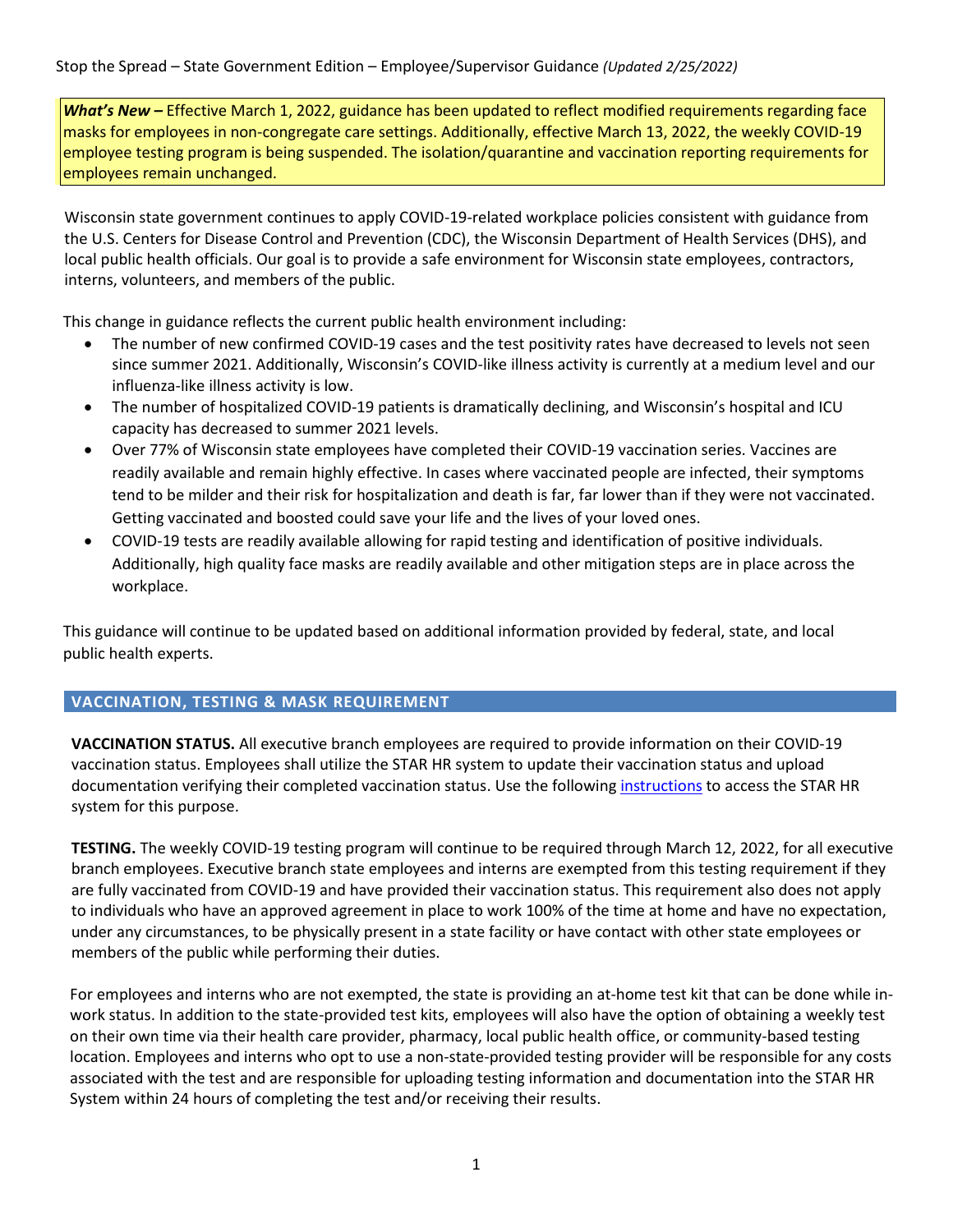**MASKS.** Effective March 1, 2022, except as outlined below, employees and other individuals not experiencing symptoms of respiratory illness may continue to wear masks but are not generally required to do so while in state facilities or indoors. Employees of the Departments of Corrections, Health Services, and Veteran's Affairs, who work in congregate care facilities, shall continue to wear masks until at least April 1, 2022. The [CDC's mask guidance](https://www.cdc.gov/coronavirus/2019-ncov/prevent-getting-sick/about-face-coverings.html) may inform individual decision-making on mask wearing. Agencies will continue to make KN95 or N95 respirator masks available to any individual requesting one.

Employees who have concerns regarding face-covering compliance are encouraged to discuss their concerns with their supervisor or human resources. Employees and supervisors are prohibited from discriminating against individuals who choose to wear a face covering or those who choose not to wear a face covering regardless of the reason.

**EMPLOYEES SEEKING VACCINATION.** COVID-19 vaccines are *safe and effective*. COVID-19 vaccines have consistently been shown to protect against serious illness, hospitalization, and death from COVID-19, including good protection against the worst consequences of the Omicron variant. Unvaccinated employees and vaccinated employees who have not obtained a booster are encouraged to register and schedule a vaccine using vaccines.gov to search for a local provider. Vaccines.gov provides search options by vaccine type and location, including information about the availability of the COVID-19 vaccine at:

- Your doctor or health care provider,
- Pharmacies,
- Community-based vaccination clinics, and
- On-site vaccination clinics.

Additional information about how to locate a vaccine can be found [here.](https://www.dhs.wisconsin.gov/covid-19/vaccine-get.htm)

To further reduce barriers for those employees that would like to be vaccinated, agencies and supervisors shall, to the maximum extent operationally feasible, accommodate requests by individuals to receive the COVID-19 vaccine during working hours. Accommodations may include allowing the individual to remain in pay status, providing flexible work schedules, allowing short notice requests for leave, and/or other flexibilities at the discretion of the agency.

## **QUARANTINE & ISOLATION GUIDELINES**

CDC guidance reflects the current science demonstrating that most transmission of the virus that causes COVID-19 occurs early in the course of illness, generally in the 1-2 days prior to onset of symptoms and the 2-3 days after. Per the CDC guidance, all employees and contract staff shall adhere to the below guidance. Please note the additional guidance below for corrections and health care personnel in congregate living facilities.

## **Isolation and Quarantine Guidance for General State Employees**

If You Have COVID-19 Symptoms (Isolate)

- $\triangleright$  Get a test and stay home until you receive your test results.
- $\triangleright$  If you test negative and you have been feverfree for 24 hours (without the use of feverreducing medication), you can return to work.
- $\triangleright$  If you test positive, follow isolation recommendations below.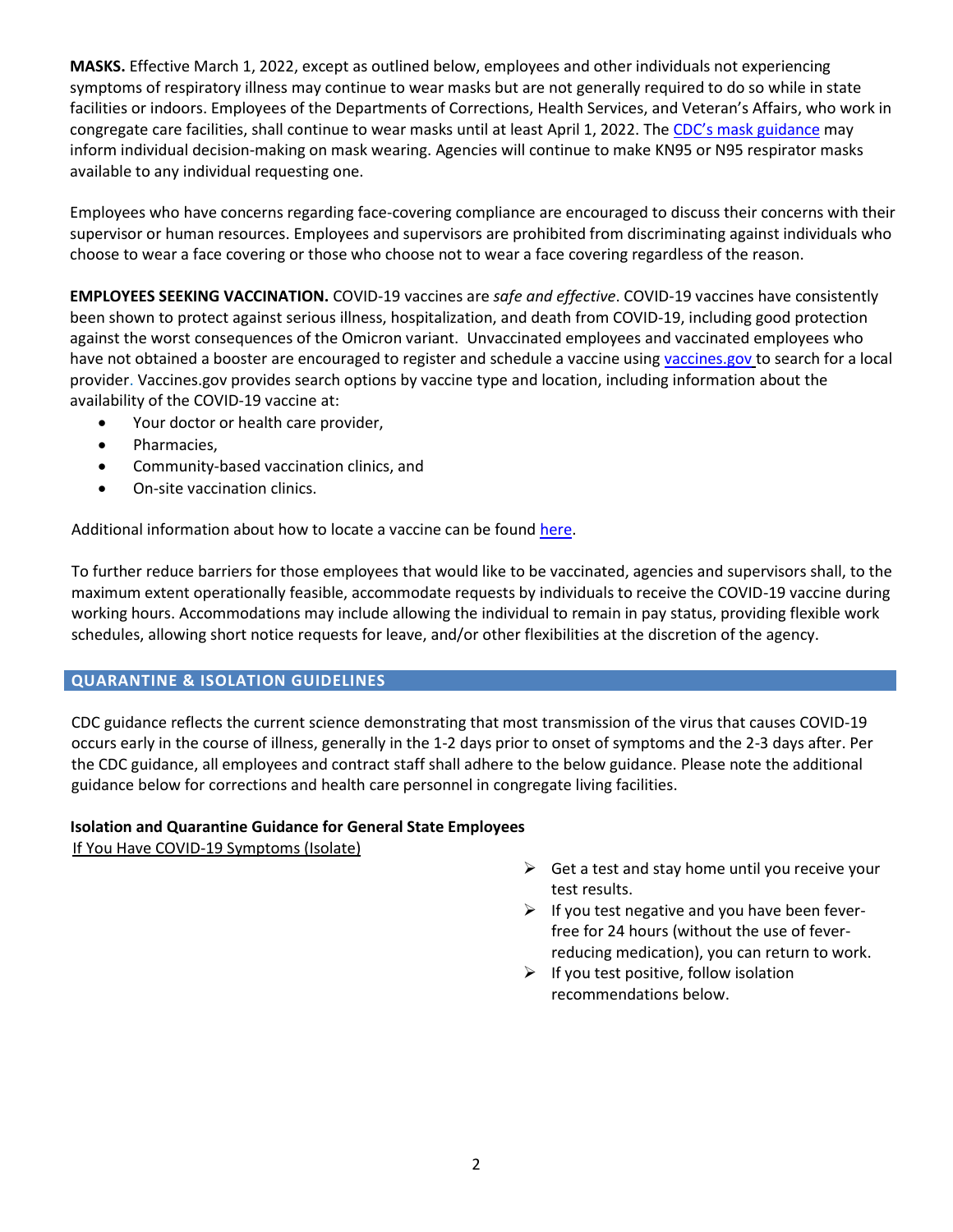# If You Test Positive for COVID-19 (Isolate)

| Everyone, regardless of vaccination status.                                                        | ➤<br>➤<br>$\blacktriangleright$ | Stay home for 5 days.<br>If, after 5 days, you have no symptoms or your<br>symptoms are resolving and you have been<br>fever-free for 24 hours (without the use of<br>fever-reducing medication), you can return to<br>work.<br>Continue to wear a mask around others for 5<br>additional days. |
|----------------------------------------------------------------------------------------------------|---------------------------------|-------------------------------------------------------------------------------------------------------------------------------------------------------------------------------------------------------------------------------------------------------------------------------------------------|
| If You Were Exposed to Someone with COVID-19 (Quarantine)                                          |                                 |                                                                                                                                                                                                                                                                                                 |
| If you:                                                                                            | ➤                               | Wear a mask around others for 10 days.                                                                                                                                                                                                                                                          |
| Have been boosted                                                                                  | ➤                               | Test on day 5, if possible.                                                                                                                                                                                                                                                                     |
| OR<br>Completed the primary series of Pfizer or Moderna vaccine<br>within the last 5 months        | ≻                               | If you develop symptoms, get tested<br>immediately and isolate until you receive your<br>test results.                                                                                                                                                                                          |
| OR                                                                                                 | ➤                               | If you test positive, follow isolation                                                                                                                                                                                                                                                          |
| Completed the primary series of J&J vaccine within the last 2<br>months                            |                                 | recommendations.                                                                                                                                                                                                                                                                                |
| If you:                                                                                            | ➤                               | Stay home for 5 days. After that continue to                                                                                                                                                                                                                                                    |
| Completed the primary series of Pfizer or Moderna vaccine<br>over 5 months ago and are not boosted |                                 | wear a mask around others for 5 additional<br>days.                                                                                                                                                                                                                                             |
| ΟR                                                                                                 | ➤                               | Test on day 5, if possible.                                                                                                                                                                                                                                                                     |
| Completed the primary series of J&J over 2 months ago and<br>are not boosted<br>ΩR                 | ➤                               | If you develop symptoms get tested<br>immediately and isolate until you receive your<br>test results.                                                                                                                                                                                           |
| Are unvaccinated                                                                                   |                                 | If you test positive, follow isolation<br>recommendations.                                                                                                                                                                                                                                      |